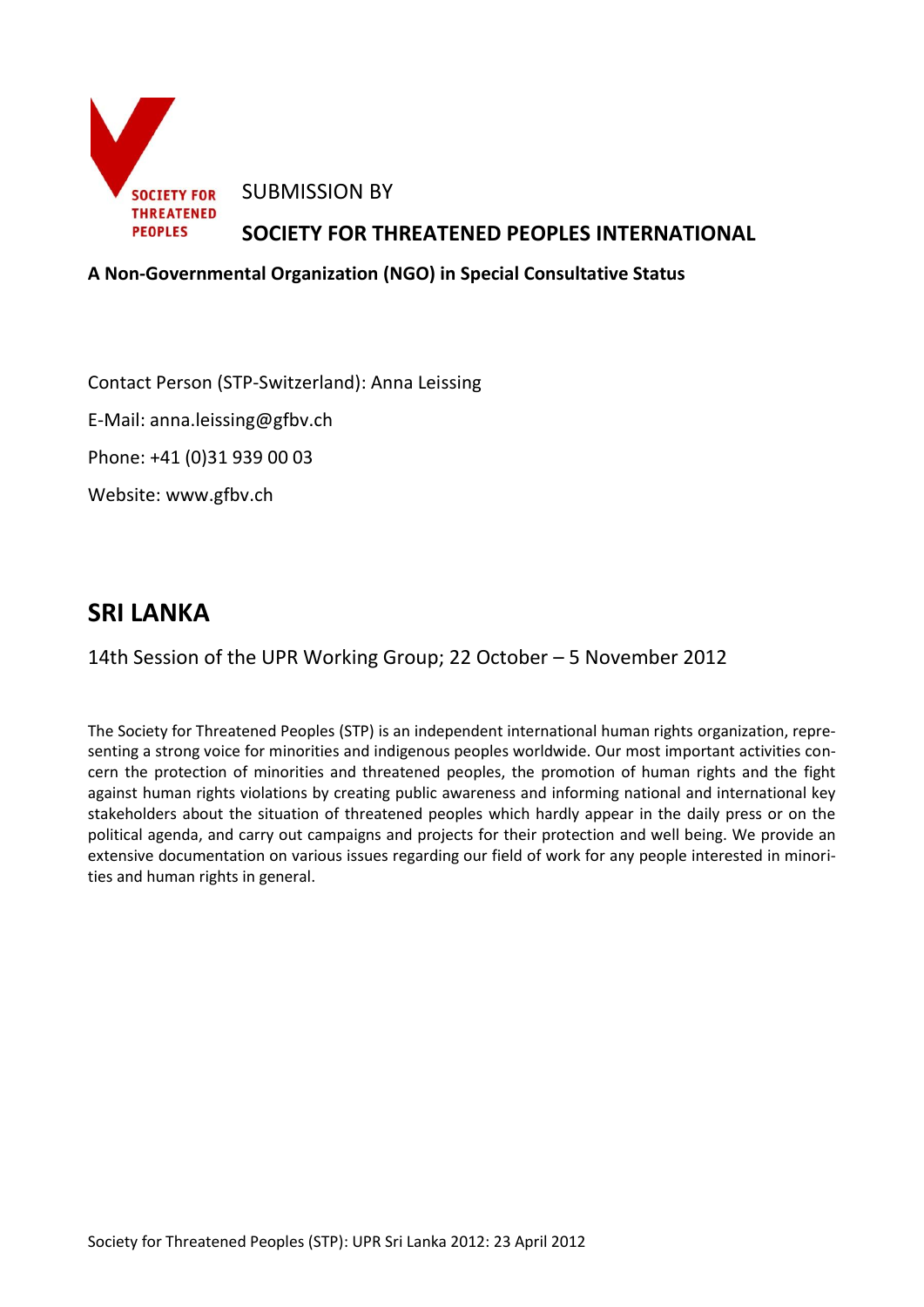## **Introduction**

- 1. Since the first cycle of the Universal Periodic Review on Sri Lanka in 2008, the situation in the country has changed dramatically: In late 2008, the Government of Sri Lanka (GoSL) started a military offensive against the Liberation Tigers of Tamil Eelam (LTTE) and declared victory in May 2009. From January to May 2009 – the civilian population remaining in the conflict area suffered "*unacceptably high*" casualties, according to the United Nations Secretary-General, Bank Ki-Moon.<sup>1</sup>
- 2. STP believes that the clarification about the incidents that occurred in the final phase of the conflict, the investigation of alleged war crimes and the prosecution of those responsible to fight impunity, are crucial for lasting peace in Sri Lanka. STP therefore welcomes the UN Resolution on Reconciliation and Accountability in Sri Lanka passed at the 19<sup>th</sup> Session of the UN Human Rights Council (HRC).
- 3. Although accountability is a very important issue, this submission will not deal with it directly, because there has been said a lot about this topic already.<sup>2</sup> Instead, STP will focus on the post-war situation. According to the analysis of the post-war situation by STP, the war in Sri Lanka is over, but a very important underlying cause of the conflict has not yet been solved. The concerns of minorities – Tamils, Muslims and Christians – are not addressed and their rights not guaranteed. STP believes that unless all citizens are treated equally without any discrimination, Sri Lanka will face the same troubles it has been facing for the last decades. It is commonly known that the ignorance and oppression of smouldering conflicts can lead to violent outbreaks of those who feel they are not recognized. The division of the population – into a victorious majority and dominated minorities – is no ground for lasting peace.
- 4. For the above mentioned reasons and the fact, that STPs focus lies on minorities and indigenous peoples, this present submission will give special attention to minority issues. As most of the minorities live in the north of Sri Lanka, parts of the submission will concentrate on the situation there.

## **Involvement of Civil Society in Development Processes and Use of Land**

- 5. According to the document A/HRC/8/46, Sri Lanka accepted the recommendation by the United Kingdom of Great Britain and Northern Ireland, "*that civil society organizations, including those from multiethnic communities and conflict affected areas in Sri Lanka's north and east, be involved in the followup to the UPR process*."
- 6. Unfortunately, GoSL does not seem to take the above recommendation very seriously: In the past three years, the occupation of land by state actors for development purposes without any consideration, information or involvement of affected communities – mostly Tamils who for having lived in the north of Sri Lanka for centuries can be considered as indigenous peoples – resulted in the violation of fundamental human rights and several international conventions such as the UN Declaration on the Rights of Indigenous Peoples and the ILO-Convention 169.

1

 $<sup>1</sup>$  UN News Centre, 1 June 2009: Civilian casualties in Sri Lanka conflict 'unacceptably high' – Ban:</sup> [www.un.org/apps/news/printnewsAr.asp?nid=30984](http://www.un.org/apps/news/printnewsAr.asp?nid=30984) (accessed: 20.04.2012).

 $2^{2}$  See: UN Panel of Experts on Accountability in Sri Lanka 2011:

[http://www.un.org/News/dh/infocus/Sri\\_Lanka/POE\\_Report\\_Full.pdf;](http://www.un.org/News/dh/infocus/Sri_Lanka/POE_Report_Full.pdf) Sri Lankan Lessons Learnt and Reconciliation Commission 2011: [http://www.priu.gov.lk/news\\_update/Current\\_Affairs/ca201112/FINAL%20LLRC%20REPORT.pdf;](http://www.priu.gov.lk/news_update/Current_Affairs/ca201112/FINAL%20LLRC%20REPORT.pdf) International Crisis Group (ICG) 2010: War Crimes in Sri Lanka[: http://www.crisisgroup.org/~/media/Files/asia/south-asia/sri](http://www.crisisgroup.org/~/media/Files/asia/south-asia/sri-lanka/191%20War%20Crimes%20in%20Sri%20Lanka.pdf)[lanka/191%20War%20Crimes%20in%20Sri%20Lanka.pdf;](http://www.crisisgroup.org/~/media/Files/asia/south-asia/sri-lanka/191%20War%20Crimes%20in%20Sri%20Lanka.pdf) Human Rights Watch (HRW) 2009: War on the Displaced: [http://www.hrw.org/sites/default/files/reports/srilanka0209web\\_0.pdf.](http://www.hrw.org/sites/default/files/reports/srilanka0209web_0.pdf)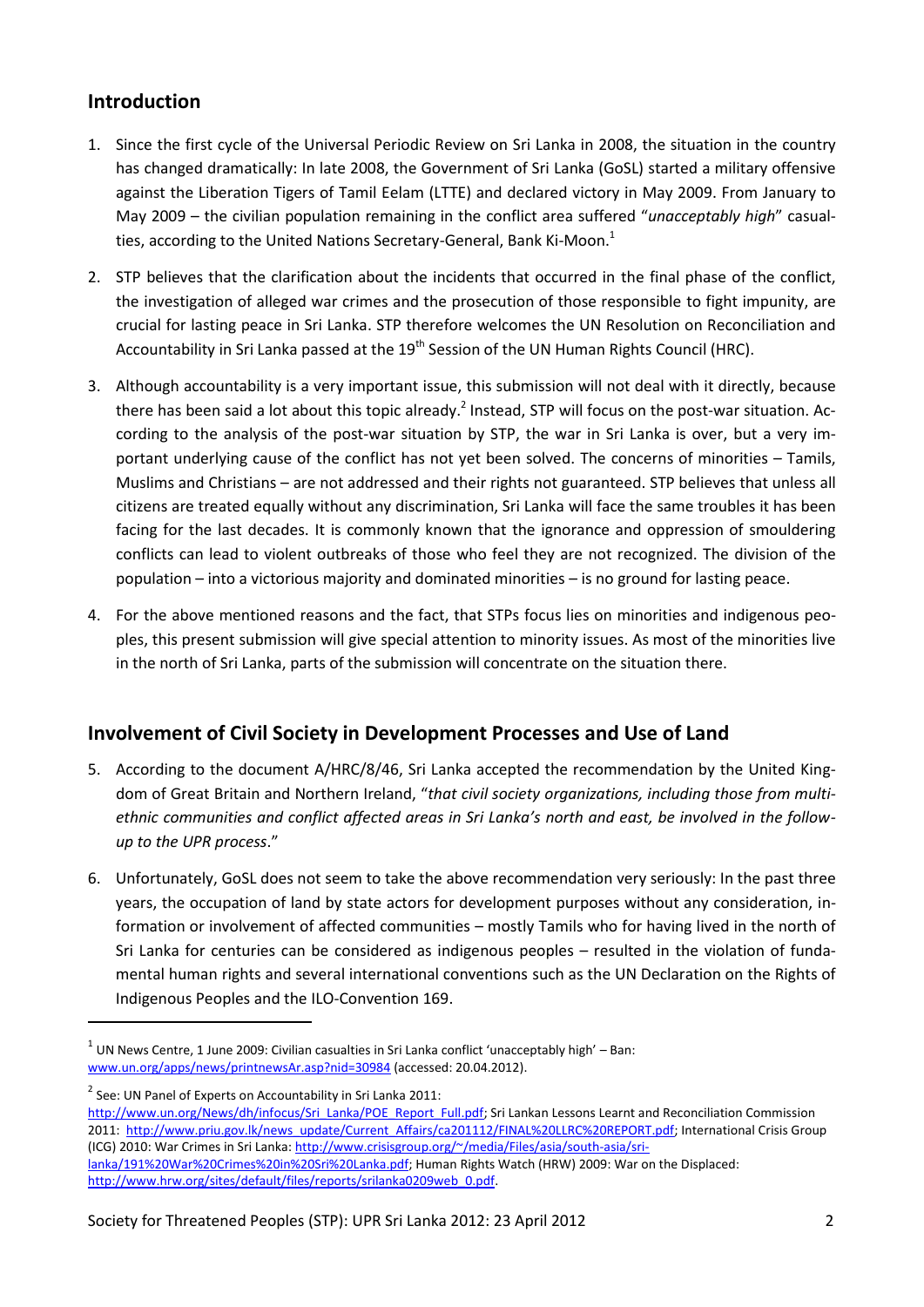- 7. Since the end of the war, the north of Sri Lanka has seen a wide range of large-scale development initiatives, including infrastructure and tourist projects. Almost all of these projects are part of the GoSLs 'Northern Spring Programme' led by Basil Rajapaska. As this development programme for the north focuses on large-scale projects, most of these projects require a good deal of land. The acquisition of this land is often mentioned as problematic, land grabbing is an often repeated allegation.
- 8. One example of such an allegation was the leasing and touristic conversion of two islands near Kalpitiya – Inpativu and Vellai. The leasing contracts with two foreign companies were signed by the GoSL in August 2010 without knowledge and permission of the Sri Lankan parliament, and are therefore severely violating the rule of law. Further, the Sri Lanka Tourism Development Authority officially called the island uninhabited –which is not the reality. There are residents on the islands, using it to make their living by traditional fishery. These people were neither informed nor consulted about the projects. Therefore the leasing of the islands violates the Free Prior Informed Consent (FPIC), internationally recognized by the UN-Declaration on the Rights of Indigenous Peoples and the ILO-Convention 169 and to some extent.<sup>3</sup>
- 9. The threatened communities on the island pronounced their wish to live where their ancestors have lived for centuries and fish in the traditional way. So even though the work on the islands has not yet started, the affected communities still fear for their land and existence. Some of them are ready to go to court, if they are evicted from their homeland, but many of them fear the oppression and threats by the Navy, the Tourist Officials, Police and others, who at a meeting told them, not to do any interventions against tourism.
- 10. The leasing of the two mentioned islands is not an isolated case. There is a lack in participation and control of the vast majority of the population in planning and implementing development and there is a clear need to adopt a more inclusive development policy, ensuring the right of local communities to be involved according to the principles of the FPIC and the right to self determination.

## **Militarisation of Every Day Life in the North**

**.** 

- 11. According to the document A/HRC/8/46, Sri Lanka accepted the recommendation by Belgium "*to take the measures necessary to ensure the return and restitution of housing and lands in conformity with international standards for internally displaced persons"* and by Finland to "*take measures to protect the rights of IDPs, including long-term housing and property restitution policies that meet international standards, and protecting the rights to a voluntary, safe return and adequate restitution*."
- 12. Over the past two years, the GoSL has made huge efforts to resettle a large number of Internally Displaced Persons (IDPs), which has resulted in 250'000 people – 95% of all 'official IDPs' – being allowed to return to their homes and communities. However the occupation of land by state actors – mainly the

 $3$  As the Swiss company 'Lets travel Switzerland' is involved in one of the foreign companies that signed the leasing contract with the GoSL – STP has been following the case and trying to convince Lets Travel Switzerland to pressure its partners in order to withdraw from the contract with the GoSL.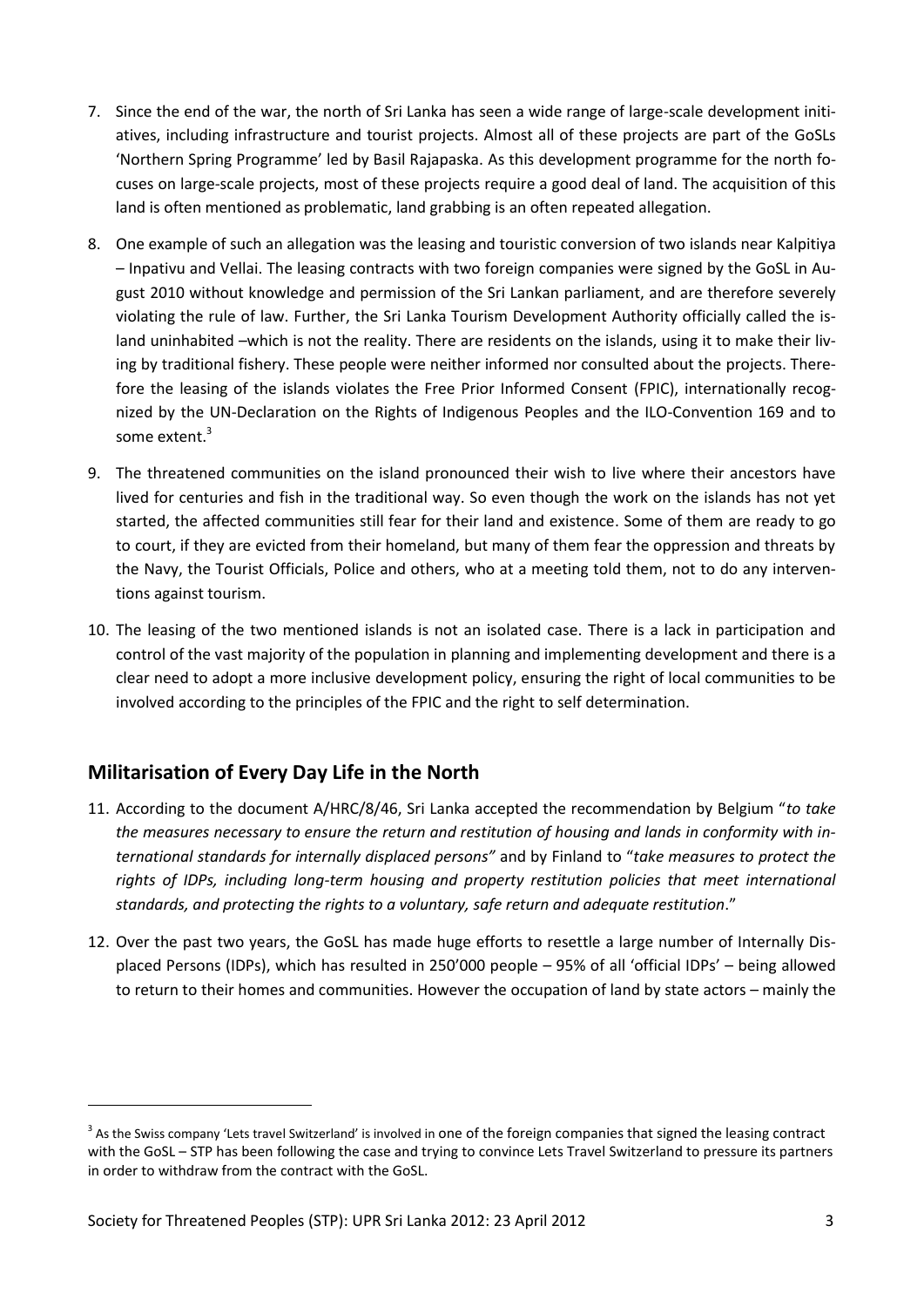military – often denies real access to their land to some of the officially resettled – so de facto they are still displaced.<sup>4</sup>

- 13. A villager told a person travelling through the Vanni: "We were told by the Divisional Secretary that we can go back to our lands. So we came from the camps. But when we came and started to clean up the land, the land we have been living for more than 25 years, the Army came and told us to go away. When we asked why, they told us that they are going to take our land for an Army Camp".<sup>5</sup>
- 14. Militarisation is an omnipresent phenomenon in the north of Sri Lanka. The main types of military restrictions include High Security Zones (HSZ), Military Camps and Posts in almost every Village and Access Restrictions such as the need for fishermen to get permission by the military to fish in some areas.
- 15. Beside the occupation of land by the military, there is a tendency of the military being present in the everyday life of civilians and assuming the control in place of civil administration. Frequently one is stopped by the armed forces and asked about the destination and purpose of the journey and the military decides on the beneficiaries of NGO-programmes.
- 16. The vast military presence combined with the high number of female headed households, causes deep rooted fears among the civilians in the area. Sexual abuse by armed forces and the unwillingness of the authorities to investigate the cases are common allegations.
- 17. In order to move towards a normalization of life and realise the transition from war to peace, GoSL must take steps to demilitarise the north and ensure, all citizens of Sri Lanka enjoy the full range of human rights.

### **Economic, Cultural and Social Rights: 'Sinhalisation' of the North**

- 18. According to the document A/HRC/8/46, Sri Lanka accepted the recommendation by Mexico to "*continue strengthen its activities to ensure there is no discrimination against ethnic minorities in the enjoyment of the full range of human rights, in line with the comments of the Committee on Economic, Social and Cultural Rights, the committee on the Elimination of Racial Discrimination, the Committee on the Rights of the Child, and the Committee on the Elimination of Discrimination Against Women."*
- 19. Unfortunately, the GoSL doesn't seem to be serious about the protection of minorities and their rights: In the past three years, there have been reports about a so called 'Sinhalisation' of the north. First, there are allegations by local communities of the GoSL treating Sinhala families in preferential way – e.g. giving Sinhalese fishermen permission whilst forcing Tamil fishermen to leave – and giving them economic incentives – such as land – in order to motivate them to settle in the north.
- 20. Furthermore, many Tamil villages and streets within theses villages have been given Sinhalese names and sanctuaries and symbols of Hindus, Christians and Muslims have been replaced by Buddhist temples and symbols. Additionally, beside the official initiatives to re-demarcate boundaries, there are fears that existing boundaries are altered clandestinely in order to weaken Tamil dominated areas.

**.** 

 $^4$  In a recent news article about heavy winds in the north of Sri Lanka, it was revealed, that in Menik Farm – an IDPs camp – there are still thousands of temporary shelters. See: News First, 1 April 2012[: http://www.newsfirst.lk/english](http://www.newsfirst.lk/english-news/index.php?view=news_more&id=10919)[news/index.php?view=news\\_more&id=10919](http://www.newsfirst.lk/english-news/index.php?view=news_more&id=10919)

<sup>&</sup>lt;sup>5</sup> Groundviews 2010: The End of War in Sri Lanka. A Year Hence: S.123: [http://groundviews.org/category/issues/end-of-war-special](http://groundviews.org/category/issues/end-of-war-special-edition/)[edition/](http://groundviews.org/category/issues/end-of-war-special-edition/).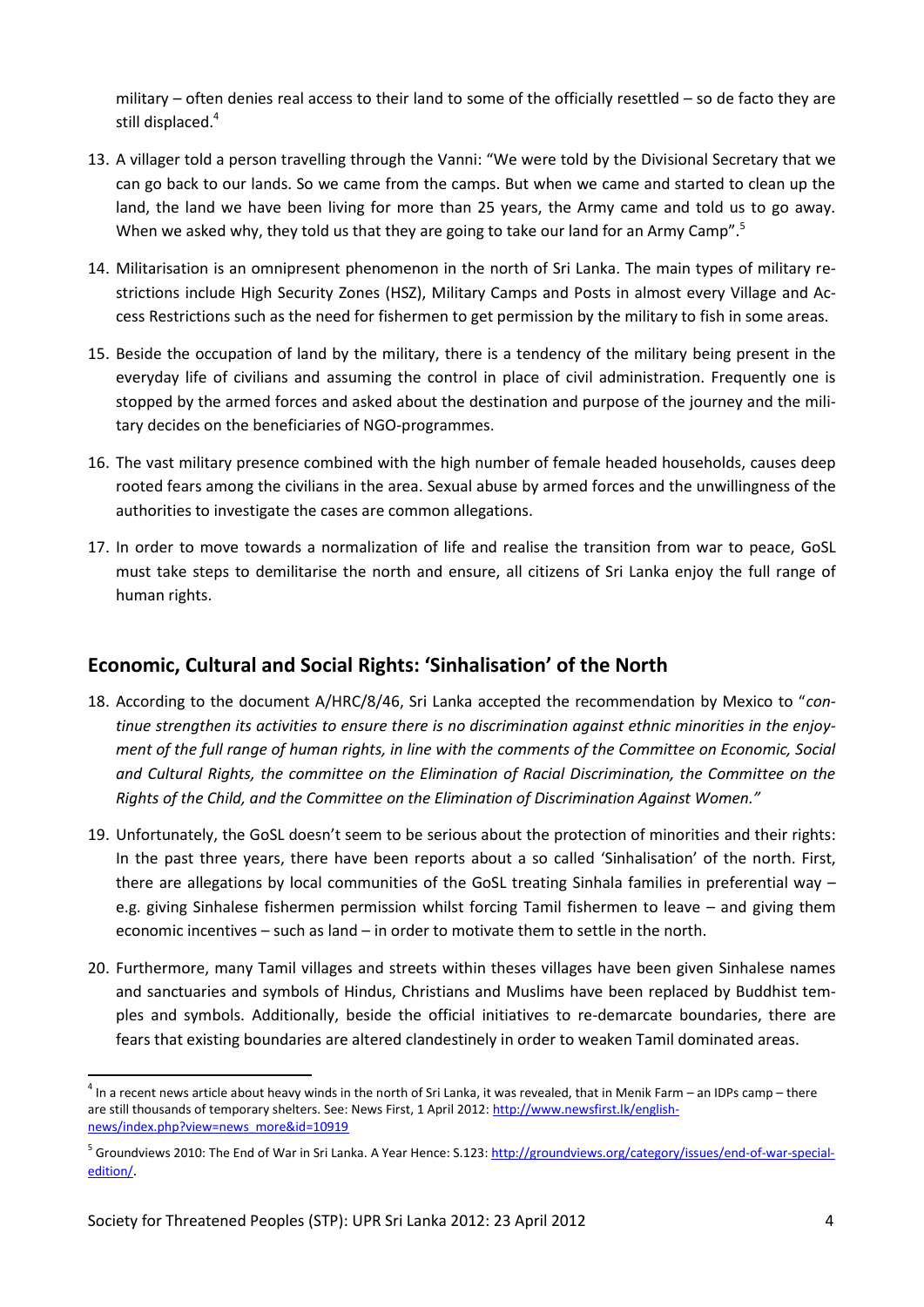- 21. One example of such a shift of boundary is an incident reported to the Center for Policy Alternatives (CPA): "The Kanakarayankulam Medium Irrigation Tank was listed in the 2010 Irrigation Department's Statistical Handbook as located in Northern Vavuniya, but it is not listed in the corresponding handbook for 2011. A new tank is listed in the 2011 handbook in Southern Vavuniya, Kalebogasweva, but was not included in the 2010 handbook. The Tamil residents around Kanarayankulam Tank have not been able to resettle in their original properties or visit. The 'disappearance' of a tank from a Tamil majority area and the appearance of a 'new' tank in the adjoining Sinhala area has obviously created significant fears that surreptitious steps are being taken by government officials to alter existing boundaries."<sup>6</sup>
- 22. The above mentioned issues point to a denial of economic, cultural and social rights of minorities in favor of the majority population. If the GoSL is serious about its commitment to lasting peace, it must investigate the alleged preferential treatment and guarantee equal access to land as well as economic, cultural and social rights irrespective of the ethnic background.

#### **Freedom of Opinion and Expression: Human Rights Defenders in Danger**

- 23. According to the document A/HRC/8/46, Sri Lanka accepted the recommendation by Canada and Ireland to "*take measures to ensure access to humanitarian assistance for vulnerable populations and take further measures to protect civilians, including human rights defenders and humanitarian workers."*
- 24. Unfortunately, there have not been many visible efforts concerning the second part of the recommendation. The violation of the fundamental right to Freedom of Opinion and Expression is a problem that is neither limited to minorites nor to the north. Regrettably, there are many different cases of attempts to silence critical voices by intimidation, defamation and abduction. The following are two recent examples:
- 25. First example: Mrs. Sandya Eknaligoda the wife of a disappeared journalist was one of the speakers during a side-event held on 19<sup>th</sup> March 2012 during the session of the UN HRC. Already at the sideevent she was intimidated and called a liar by a supporter of the GoSL Delegation in Geneva.<sup>7</sup> After having returned to Sri Lanka, Mrs. Eknaligoda attended a hearing at the Homagama Magistrate's Court in connection with her plea to the High Court to summon Mr. Mohan Peiris, Advisor to the Cabinet of Ministers, to court to give evidence in relation to a statement he had made officially about the whereabouts of Mrs. Eknaligodas husband. At the hearing, Mrs. Eknaligoda was interrogated about her participation at the side-event and given the feeling she was a traitor for participating there.
- 26. Second example: In February 2012 during the protests of fishermen in the West of Sri Lanka a young man was killed by unknowns. In the aftermath, the leader of the National Fisheries Solidarity Movement (NAFSO) – Herman Kumara – was (indirectly) accused by the Minister of Fisheries in the Media of being responsible for this death. Some days later, when Kumara came back to Sri Lanka from a meeting in Rom, he was followed by a vehicle – the same one that had come to Kumaras home town before, investigating his whereabouts and asking questions about him. According to Kumara, this was an attempt

<sup>1</sup> <sup>6</sup> Center for Policy Alternatives (CPA) 2011: Land in the Northern Province: Post-War Politics, Policy and Practices. S. 138: [https://cpalanka.org/land-issues-in-the-Northern-Province-Post-War-Politics-Policy-and-Practices.pdf.](https://cpalanka.org/land-issues-in-the-Northern-Province-Post-War-Politics-Policy-and-Practices.pdf) 

 $^7$  STP organized and moderated the mentioned side-event and is in possession of video documentation of the incidents.